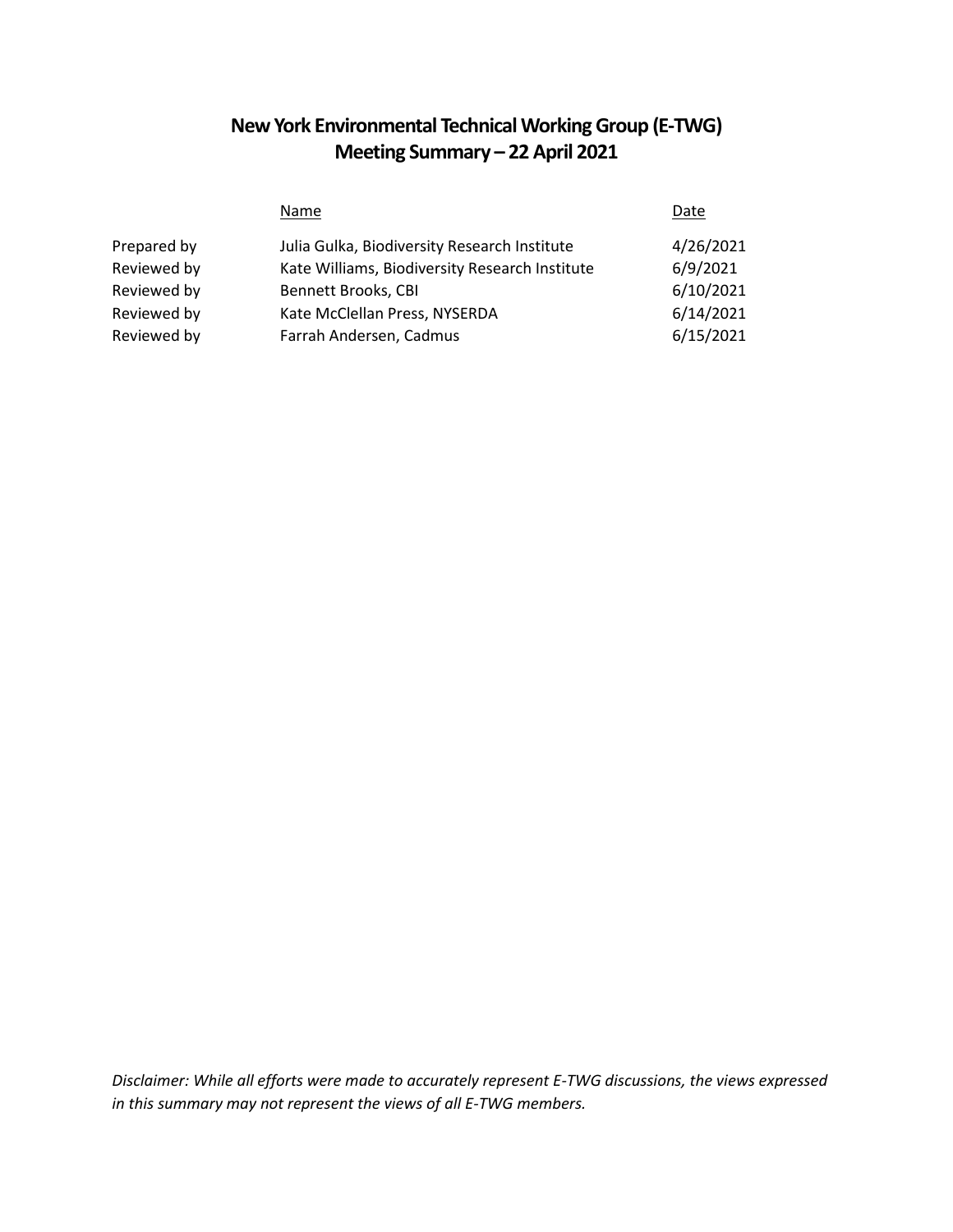# **Background**

As part of New York State's efforts to responsibly develop offshore wind energy, the New York State Energy Research and Development Authority (NYSERDA) convened the Environmental Technical Working Group (E-TWG) to provide input to the state<sup>1</sup>. The eleventh E-TWG meeting was held via video conference on 22 April, 2021. Thirty-one E-TWG members participated in this meeting (Appendix A).

This meeting summary is intended to capture the key points of discussion and input from the E-TWG, as well as action items identified during the meeting. This summary is loosely organized according to the structure of the meeting agenda (Appendix B). Specific comments are organized by topical relevance, not necessarily the part of the agenda in which the comments were made. Opinions are not attributed to specific E-TWG members unless there is a clear reason to do so. For topics where there were differences of opinion among E-TWG members, this summary identifies areas of agreement as well as the different perspectives offered during meeting discussions.

## **Action Items**

- E-TWG members are encouraged to sign up for the NYSERDA "Learning from the Experts" Webinar series, and send any suggestions for topics, speakers, and existing resources to Kate McClellan Press [\(Kate.McClellanPress@nyserda.ny.gov\)](mailto:Kate.McClellanPress@nyserda.ny.gov). Support staff will share the link to the webinar library when available.
- Support staff will begin moving forward on the regional research and monitoring topic. E-TWG members should send any recommendations for Specialist Committee expertise to Kate Williams [\(kate.williams@briloon.org\)](mailto:kate.williams@briloon.org). Support staff will solicit E-TWG volunteers via email.
- NYSERDA will continue to pursue conversations with federal agencies on the topic of pre- and post-construction monitoring.
- Support staff will disseminate additional information on a project selected for funding by the National Offshore Wind Research and Development Consortium when it becomes available.
- NYSERDA will share information on the selected proposer for Regional Wildlife Science Entity Request for Qualifications when available.
- NYSERDA will share the final report from the passive acoustics workshop when available.

## **Introductions**

Bennett Brooks (Consensus Building Institute) provided a brief introduction. New members to the E-TWG include new primary representatives from the Delaware Department of Natural Resources and Environmental Control (Kristi Lieske) and the New York Department of Environmental Conservation (Lisa Bonacci-Sullivan), as well as new alternates for the Maine state representative (Stephanie Watson) and Atlantic Shores (Kyle Hilberg).

## **Updates**

 $\overline{a}$ 

A series of E-TWG updates and regional offshore wind-related topic updates were presented.

## BOEM New York Bight Update

Luke Feinberg (Bureau of Ocean Energy Management; BOEM) provided an update on federal activities in

<sup>&</sup>lt;sup>1</sup> For meeting agendas, summaries, and presentations, see:<http://nyetwg.com/>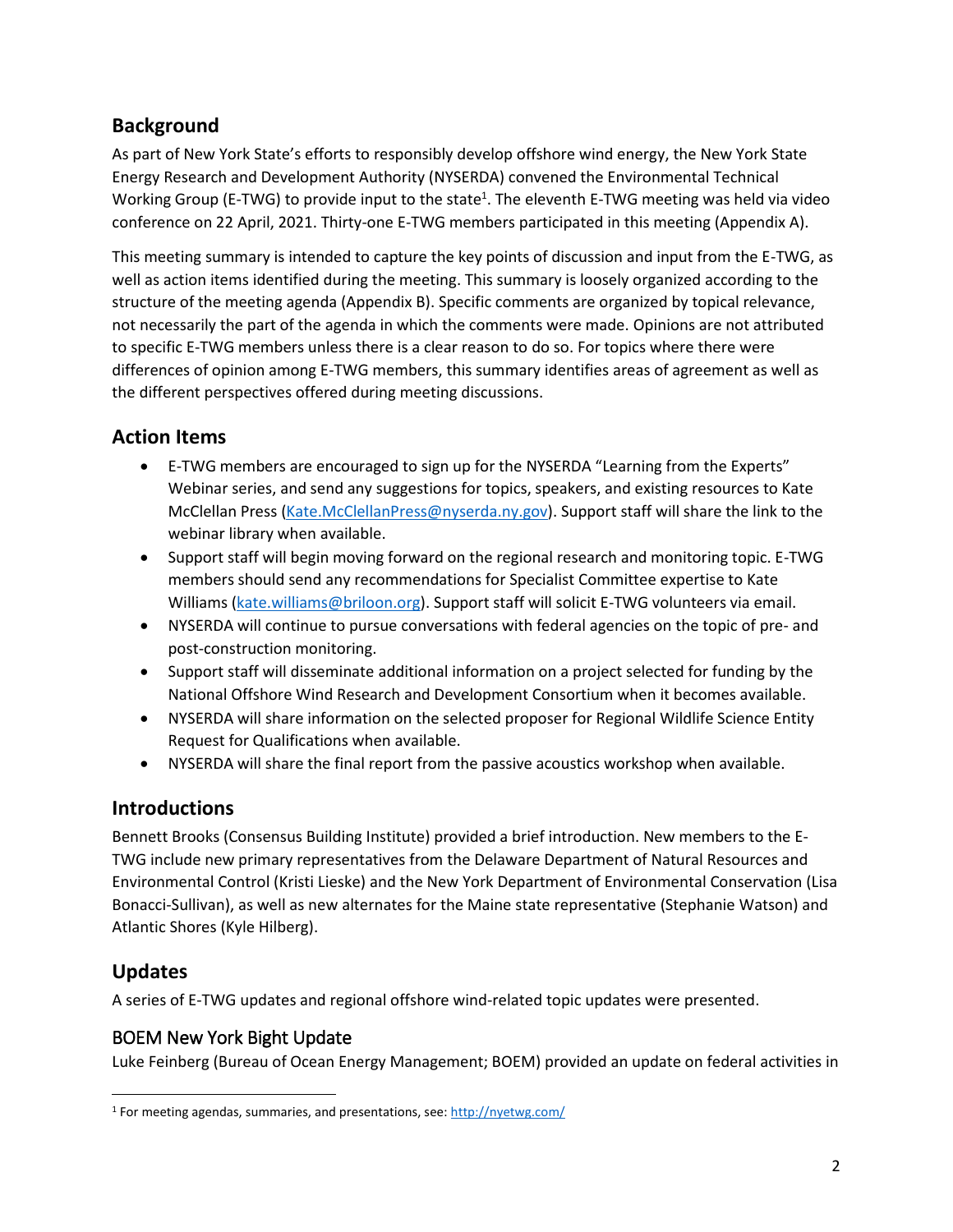the New York Bight, including the recent New York Bight Task Force meeting and the identification of eight new lease areas<sup>2</sup>. With this announcement, the public comment opened for the environmental assessment (EA), whereby BOEM is seeking input on the scope of environmental site characterization and site assessment to be considered, including geographic scope as well as temporal and methodological scope (e.g., level of survey effort needed). The public comment period closes April 28; comments can be submitted at [http://regulations.gov](http://regulations.gov/) (Docket number BOEM-2021-0021). Following this step, there will be a separate 60-day public comment period for the proposed sale notice this summer, with the goal of a lease sale in late 2021/early 2022. During the proposed sale notice process, BOEM will be looking for input regarding how best to coordinate consultation among the potential 8 new lease areas to increase predictability and avoid scheduling issues.

In addition to submitting comments during formal comment periods, informal input can also be sent to BOEM via email. Comments submitted during formal comment periods that aren't directly related to the EA may be marked as "non-relevant," but are part of the public record. Informal input can occur at any time and is not public record, nor does it require an official response from BOEM, but it can still be useful for informing BOEM processes.

Greg Lampman (NYSERDA) indicated that New York is in general alignment with BOEM on proposed lease areas with the exception of the Fairways sites. The Hudson North, Hudson South, and Central Bight lease areas represent enough capacity to satisfy New York, New Jersey and New England's renewable energy goals in a competitive manner.

*An E-TWG member asked about tribal representation at the Task Force meeting. There were no official tribal representatives at the meeting; however, Luke indicated that there are interactions with tribes and other groups via other mechanisms.*

#### Development of Environmental Mitigation Plans

Kate McClellan Press (NYSERDA) provided an update on the Environmental Mitigation Plan (EMP) process. Following discussions with developers, NYSERDA plans to take a flexible approach, scheduling EMP meetings only around significant updates/milestones. Between these major updates, developers will present project status updates at E-TWG meetings. For major updates, revised versions of mitigation plans will be disseminated and NYSERDA will solicit questions from the E-TWG and Fisheries Technical Working Group (F-TWG) in advance, such that meetings can focus on addressing these questions. Following each meeting there will be a meeting summary and redline updates to the EMPs posted on the E-TWG website. If combining meetings between the E-TWG and F-TWG is efficient, this strategy will be pursued. The next EMP meetings will be in summer 2021 at the earliest, and may replace a scheduled E-TWG meeting depending on timing. This process will continue to be adapted over time, particularly with new projects. NYSERDA welcomes feedback at any point.

*E-TWG members indicated the value of past EMP meeting presentations in providing additional information and context beyond what is included in the written plans. Pre-recorded overview presentations for viewing by TWG members prior to EMP meetings may help save time and aid in the identification of questions for a more targeted discussion during meetings.*

 $\overline{a}$ 

<sup>2</sup> <https://www.boem.gov/boem-advances-offshore-wind-major-us-east-coast-energy-market>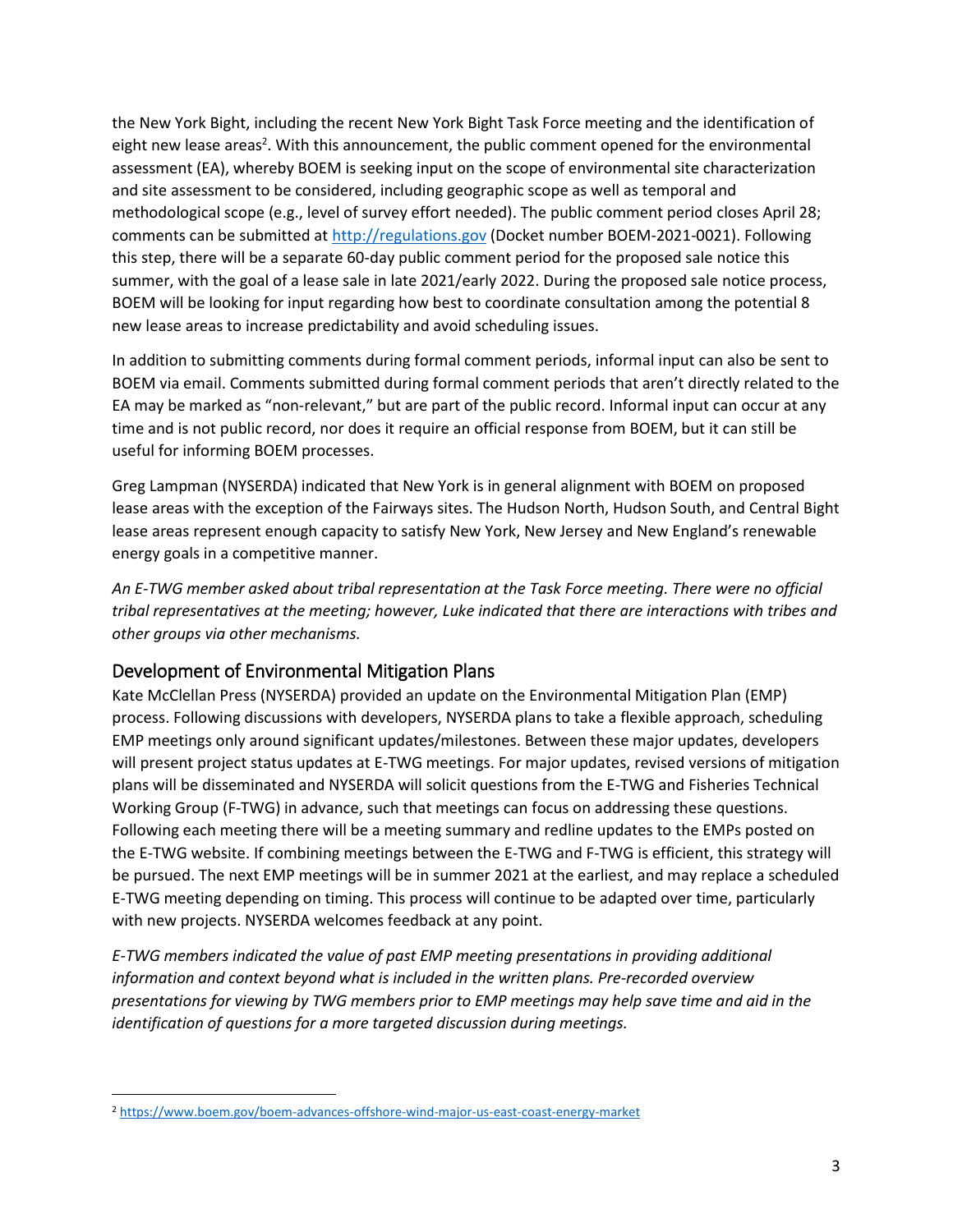## Regional Wildlife Science Entity Status Update

The Regional Wildlife Science Entity (RWSE) Request for Qualifications has closed and NYSERDA and the Massachusetts Clean Energy Center have selected a proposer and are currently in negotiations. The RWSE steering committee meets next week to review the proposal, and once approved there will be a public announcement. In the meantime, NYSERDA and the selected proposer are coordinating with the science teams submitting proposals to the Department of Energy Funding Opportunity Announcement.

#### IUCN Guidelines for Renewable Energy Development

Koen Broker (Shell New Energies) and Howard Rosenbaum (Wildlife Conservation Society) provided an overview of the recently completed International Union for Conservation of Nature (IUCN) effort to develop high-level guidelines for solar, onshore wind, and offshore wind energy development<sup>3</sup>. The report follows the mitigation hierarchy, with discussion of project planning, technology, impacts, mitigation, offsetting, and assessing monitoring. The report also includes over 30 case studies. Two of the case studies that are particularly relevant to the E-TWG include one on North Atlantic right whales and another on the NYSERDA process. The target audience includes developers, policy makers, and financiers.

*An E-TWG member was interested in the connection between this effort and UN sustainable development goals. Koen and Howard indicated that while the guidelines are not framed according to these goals, they were heavily influenced by these large-scale global targets.*

## Study on Construction Timelines

NYSERDA is interested in pursuing a study of the factors involved in offshore wind construction timelines, including how potential wildlife-related and societal restrictions may influence these timelines. The study would focus on foundation installation, cable laying, and interconnection, and would aim to be regionally applicable (not site-specific). The end product would not be a prescriptive product with guidelines, but rather would aim to outline all of the components that must be considered when developing construction timelines, and could be a tool for both expert communities and the general public. NYSERDA sought input from the E-TWG on the overall utility and scoping of this study.

*E-TWG members generally indicated support for this initiative. Additional comments included: 1) a recommended change in language to recognize that timing restrictions are one possible tool in a broader toolbox for wildlife mitigation (rather than a given); 2) the importance of considering linkages between different construction activities, "shoulder" periods, and the potential economic costs of delays and/or decoupling of activities; 3) inclusion of the role of permitting in construction timelines; 4) a synthesis of existing wildlife data (e.g., digital aerial survey data) could inform the species that may influence construction timelines; 5) the importance of keeping the focus high-level and to consider geographic scope, as seasonal restrictions may vary as you move across the region; and 6) a need to focus on the cooccurrence of other marine activities such as fishing and synthesize timing information across a broad range of activities. NYSERDA indicated that they would continue to consult the E-TWG at future meetings as plans develop.*

#### Passive Acoustics Monitoring Workshop

Mindi Rekdahl (Wildlife Conservation Society) provided an update on the outcomes of the passive

 $\overline{a}$ <sup>3</sup> <https://portals.iucn.org/library/sites/library/files/documents/2021-004-En.pdf>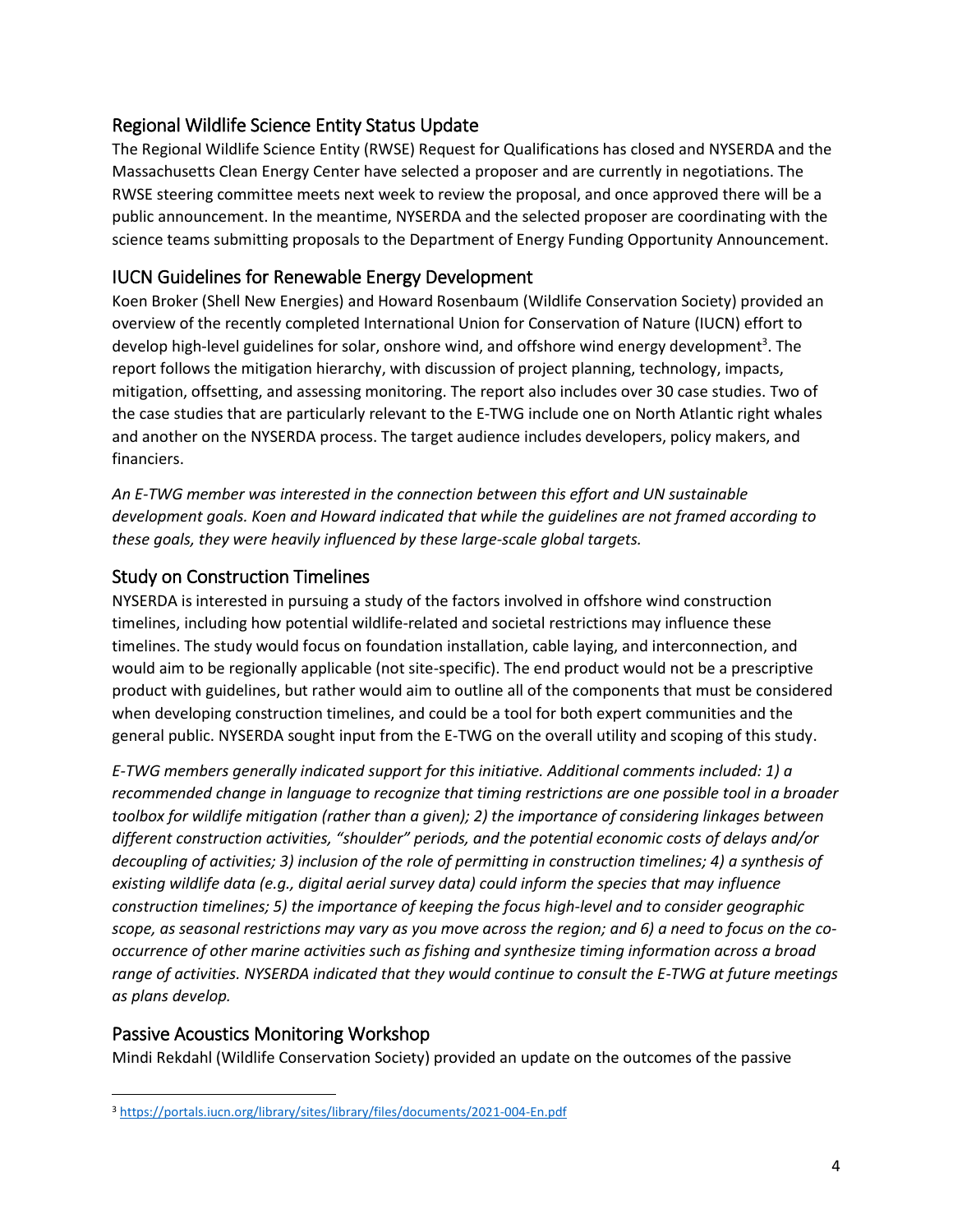acoustic monitoring (PAM) workshop, which was held in October 2020 with support from NYSERDA. The impetus for the workshop related to the large number of organizations collecting passive acoustics data in New York waters and the need for coordination among these efforts to ensure data compatibility, support opportunities for collaboration, identify data gaps, and improve the ability to present comprehensive results to decisionmakers. It was a small technical workshop primarily made up of data holders. A survey was also circulated to get developer perspectives. Workshop participants developed a list of research ideas and priorities as well as considerations for the development of a regional monitoring framework. The workshop report will be available shortly.

# **E-TWG Priorities Discussion**

## Webinar Series and Library

 $\overline{\phantom{a}}$ 

In March, NYSERDA officially started its "Learning from the Experts" webinar series<sup>4</sup>. All webinars are recorded and available on NYSERDA's website. Webinars will be scheduled every 2-4 weeks. Upcoming topics include transmission systems, cabling, visibility, climate resiliency, and digital aerial surveys, as well as topics suggested by E-TWG members in the recent survey. Survey responses provided NYSERDA and support staff with an extensive list of existing resources as well as topics of interest to the E-TWG, including those related to permitting and planning, existing data, potential impacts from development, and technology and mitigation. NYSERDA and support staff will also use the survey results to build out a webinar library on the E-TWG website as a central location for webinars specific to environmental topics related to offshore wind. E-TWG members are encouraged to continue to send suggestions for topics and potential speakers, as well as links to existing webinars to be added to the library.

#### Development of guidance for regional research and monitoring

As discussed at previous E-TWG meetings, the group has identified the value of conducting monitoring and research at a regional scale, including areas inside and outside of offshore wind lease areas. NYSERDA and support staff are continuing to refine the work plan for this topic, which includes:

- 1) **Developing interim guidance for regional research and monitoring** to inform decisions about allocation of regional research funds.
- 2) **Supporting the development of specific regional research monitoring plans** via inclusion of this topic in a future NYSERDA offshore wind research solicitation.

#### Developing interim guidance for regional research and monitoring

A Specialist Committee (SC) will be convened to help develop interim guidance. Given the need for coordination with the RWSE and others, there is flexibility in both the process and timeline, with an aim to start a 6-12 month process in summer 2021. The SC will include E-TWG members and outside experts. The end product will be a publicly available interim guidance document that likely includes definitions of terminology, rationale, a list of priority regional-scale questions based on those identified from other efforts, and methodological considerations. While the guidance document will primarily be developed at the SC level, the full E-TWG will have opportunities for review and input. Support staff sought input on 1) the use of the terms "monitoring and research" collectively and synonymously for this process, 2) readiness to move forward with this effort, and 3) expertise for inclusion on the SC.

<sup>4</sup>[https://www.nyserda.ny.gov/All%20Programs/Programs/Offshore%20Wind/Focus%20Areas/Connecting%20With%20New%20](https://www.nyserda.ny.gov/All%20Programs/Programs/Offshore%20Wind/Focus%20Areas/Connecting%20With%20New%20Yorkers/Webinar%20Series) [Yorkers/Webinar%20Series](https://www.nyserda.ny.gov/All%20Programs/Programs/Offshore%20Wind/Focus%20Areas/Connecting%20With%20New%20Yorkers/Webinar%20Series)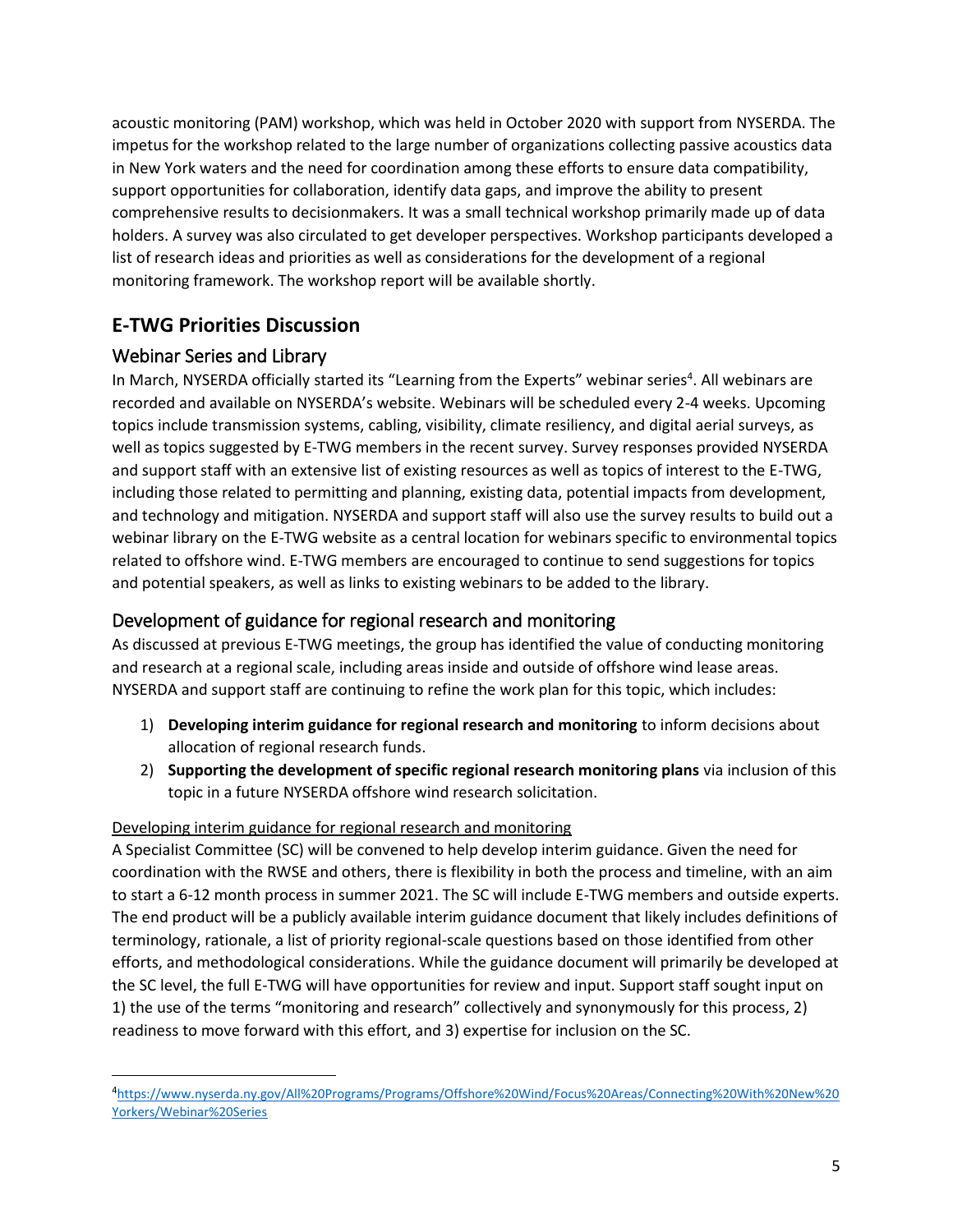*Regarding terminology, E-TWG members suggested the addition of a qualifier (i.e. regional research and monitoring to understand of impacts to wildlife from offshore wind development), and indicated the importance of using both terms together (rather than one or the other), given the different views on the definitions of these terms. NYSERDA suggested that the Responsible Offshore Science Alliance (ROSA) interim guidance document<sup>5</sup> may be a useful resource for definitions and terminology.*

*E-TWG members indicated general comfort with beginning to form a Specialist Committee, and suggested adding the formation of the SC to the workplan timeline. Suggested expertise by E-TWG members included those with a background in study design, spatial analytics and quantitative ecology, those involved in developing the ROSA interim guidelines, developers, federal partners, and RWSE members. E-TWG members also voiced concern regarding the urgency of collecting baseline data preconstruction in relation to the timeline for guidance development, as well as reiterating the importance of coordination with the RWSE. NYSERDA indicated the intent for this to be a collaborative effort to the degree possible with the RWSE and that regional funding, particularly from New York and New Jersey procurements, will be ongoing potential sources of regional funding moving forward.*

#### Supporting the development of specific regional research monitoring plans

NYSERDA is planning a research solicitation for late 2021/early 2022. As with development of the previous solicitation, the E-TWG will have opportunities to provide input. The research solicitation may include a topic focused on development of a study design and implementation plan for a regional monitoring network.

#### Development of guidance for pre- and post-construction monitoring

The need for additional guidance on pre- and post-construction monitoring was previously identified as a priority by the E-TWG. Following discussions at the last E-TWG meeting regarding the need for buy-in from relevant federal agencies (BOEM, US Fish & Wildlife Service, National Marine Fisheries Service), support staff and NYSERDA have been in discussions with these federal agencies regarding these topics. A potential initial step to address this need could be a letter from the E-TWG to these federal agencies identifying the need for additional site-specific pre- and post-construction monitoring guidance. The Atlantic Marine Bird Cooperative recently submitted a letter to BOEM with suggestions to improve existing avian survey guidelines. The E-TWG could choose to develop a letter to submit to federal agencies expressing the need for additional guidance for pre- and post-construction monitoring, and recognizing NYSERDA's willingness to help support this type of guidance effort.

*Some E-TWG members indicated support for drafting a letter, while others expressed a need for additional feedback from federal agencies before deciding whether this is the right approach. Additional comments included 1) the connection with regional monitoring, 2) the challenges associated with placing the burden of designing and implementing protocols on each individual developer, which may not result in standardized data collection and therefore requires additional coordination; 3) the importance of focusing on areas of agreement among stakeholders in the content of recommendations; 4) the degree to which this approach is within or outside of the scope of the E-TWG; 5) potential inclusion of other state entities as well as NYSERDA in discussions with federal agencies; and 6) recognition that the recent* 

l

<sup>5</sup> [https://4d715fff-7bce-4957-b10b-aead478f74f6.filesusr.com/ugd/99421e\\_b8932042e6e140ee84c5f8531c2530ab.pdf](https://4d715fff-7bce-4957-b10b-aead478f74f6.filesusr.com/ugd/99421e_b8932042e6e140ee84c5f8531c2530ab.pdf)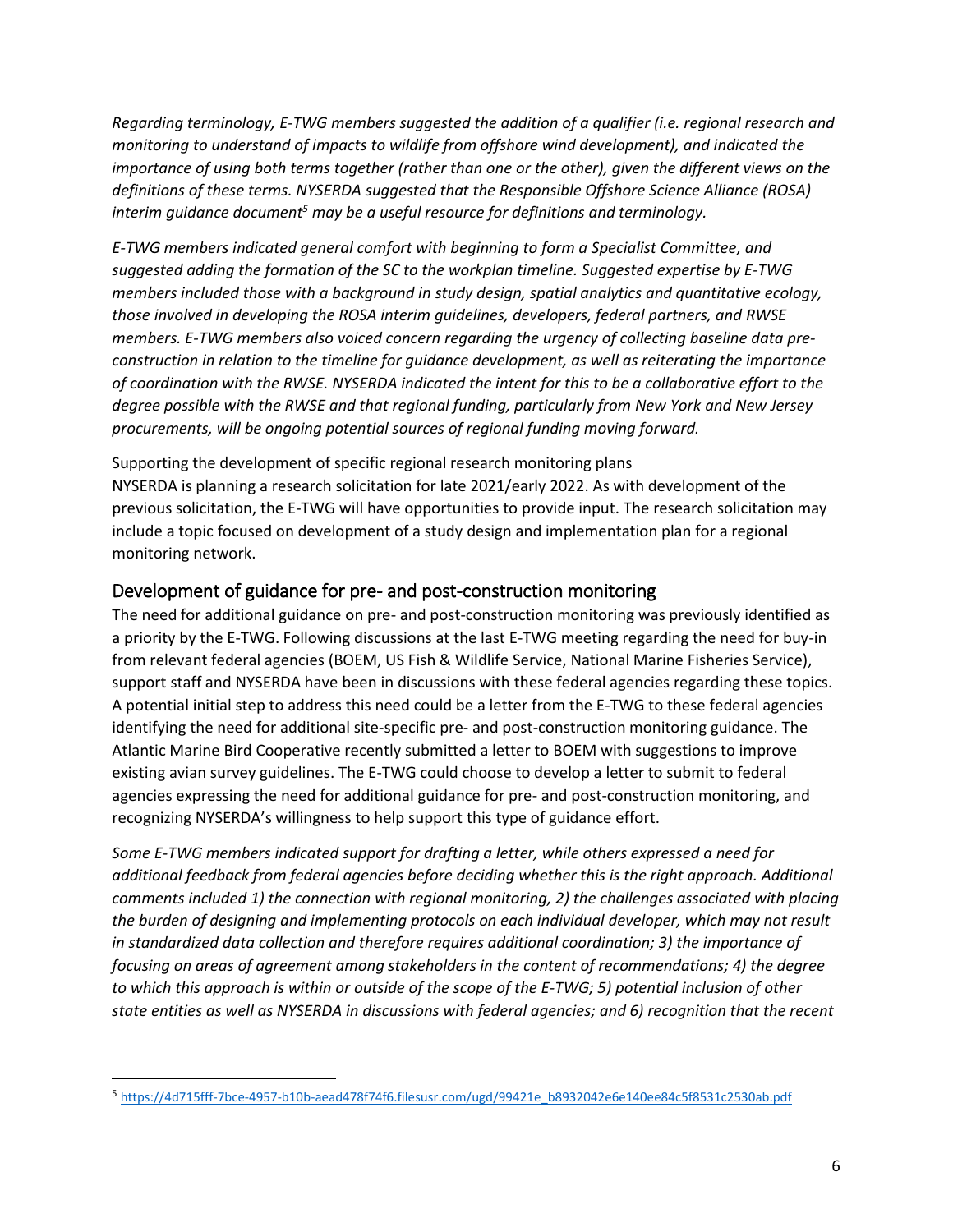*change in administration may have altered federal agency priorities and activities. NYSERDA and support staff indicated that they would continue discussions with federal agencies.*

#### Technology advancement for mitigation and monitoring

Technology advancement for mitigation and monitoring was identified as a priority by the E-TWG, including topics such as the identification of technology readiness and validation status of different technologies, development of performance standards, and designing of field studies. In 2020, the National Offshore Wind Research and Development Consortium (R&D Consortium) issued a Request for Proposals (RFP) that included funding for technology advancement, and projects funded under this area have recently been announced<sup>6</sup>. Two projects are relevant to the E-TWG: a project from Cornell University entitled "Right Wind: Resolving Protected Species Space-Use Conflicts in Wind Energy Areas", and a project by Advisian Worley Group entitled "Technology Development Priorities for Scientifically Robust and Operationally Compatible Wildlife Monitoring and Adaptive Management." Contracting is ongoing for these projects. The latter of these two projects aims to develop targeted recommendations for bird and marine mammal monitoring to inform future R&D funding. The project will use a combination of workshops and literature review to identify main conflict concerns from stakeholders (including the E-TWG), develop a database of existing monitoring technologies, identify factors affecting scientific robustness and integration with turbine structures and offshore wind farm operation and maintenance procedures, and identify high-priority targets for technology development. Sarah Courbis (Advisian Worley Group) was on the call to answer questions.

*E-TWG members indicated that the Advisian project may help meet the need identified by the E-TWG, but more information would be beneficial. There were some additional recommendations on the types of impacts of interest (e.g., collision detection) and on opportunities for potential collaboration among developers and academics. Sarah and Kate will provide written information on the project to the E-TWG once contracting is complete.*

## **Wrap Up and Next Steps**

 $\overline{\phantom{a}}$ 

- NYSERDA and support staff will move forward with the regional research and monitoring topic, and continue conversations with federal agencies regarding pre- and post-construction monitoring guidance.
- E-TWG members are encouraged to participate in NYSERDA's "Learning from the Experts" webinar series, and can continue to send suggestions for topics, speakers, and resources for the webinar series/library via email.
- The next E-TWG meeting is June 29, 1-4 pm EDT
- The State of the Science Culmination Webinar will be held on May 21 from 12-2 pm EDT. E-TWG members are encouraged to [register](https://www.eventbrite.com/e/state-of-the-science-culmination-webinar-tickets-146815895295) if they have not already done so.

<sup>6</sup> <https://www.energy.gov/eere/wind/articles/national-offshore-wind-rd-consortium-announces-projects-totaling-8-million>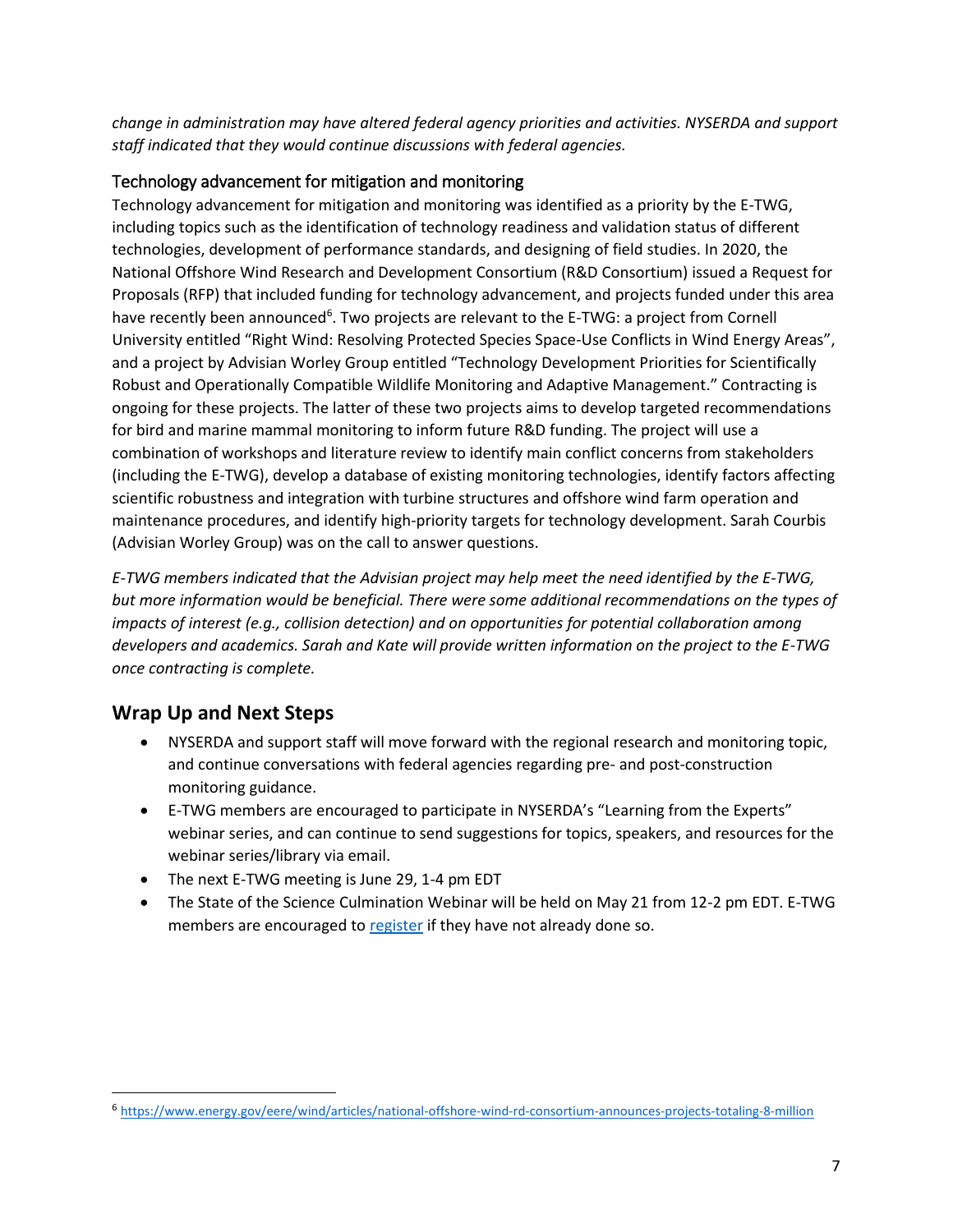| <b>Point of Contact</b>     | Organization                                  | <b>Stakeholder Type</b>   | Role           |
|-----------------------------|-----------------------------------------------|---------------------------|----------------|
| <b>Kate McClellan Press</b> | <b>NYSERDA</b>                                | <b>State Government</b>   | Convener/chair |
| Greg Lampman                | <b>NYSERDA</b>                                | <b>State Government</b>   | Convener/chair |
| Anthony Bevacqua            | NJ Board of Public Utilities                  | <b>State Government</b>   | Observer       |
| Lisa Bonacci-Sullivan       | NY Dept. of Environmental Conservation        | <b>State Government</b>   | Observer       |
| <b>Catherine Bowes</b>      | National Wildlife Federation                  | eNGO                      | Advisor        |
| Jenny Briot                 | Avangrid Renewables                           | Developer                 | Advisor        |
| Koen Broker                 | <b>Shell New Energies</b>                     | Developer                 | Advisor        |
| Ali Chase                   | Natural Resources Defense Council             | eNGO                      | Advisor        |
| <b>Michael Evans</b>        | Ørsted                                        | Developer                 | Advisor        |
| Shilo Felton                | National Audubon Society                      | eNGO                      | Advisor        |
| Luke Feinberg               | <b>Bureau of Ocean Energy Management</b>      | <b>Federal Government</b> | Observer       |
| Elizabeth Gowell            | Ørsted                                        | Developer                 | Advisor        |
| Kevin Hassell               | NJ Dept. of Environmental Protection          | <b>State Government</b>   | Observer       |
| Erin Healy                  | Mayflower Wind                                | Developer                 | Advisor        |
| Kyle Hilberg                | <b>Atlantic Shores</b>                        | Developer                 | Advisor        |
| Scott Johnston              | U.S. Fish and Wildlife Service                | <b>Federal Government</b> | Observer       |
| Shannon Kearney             | CT Dept. of Energy & Environmental Protection | <b>State Government</b>   | Observer       |
| Francine Kershaw            | Natural Resources Defense Council             | eNGO                      | Advisor        |
| Kristi Lieske               | DE Dept. Natural Resources & Environ. Control | <b>State Government</b>   | Observer       |
| Jillian Liner               | Audubon New York                              | eNGO                      | Advisor        |
| Scott Lundin                | Equinor                                       | Developer                 | Advisor        |
| Carl LoBue                  | The Nature Conservancy                        | eNGO                      | Advisor        |
| Joe Martens                 | NY Offshore Wind Alliance                     | Nonpartisan NGO           | Advisor        |
| <b>Catherine McCall</b>     | MD Dept. of Natural Resources                 | <b>State Government</b>   | Observer       |
| Laura McKay                 | VA Dept. of Environmental Quality             | <b>State Government</b>   | Observer       |
| Laura Morales               | Equinor                                       | Developer                 | Advisor        |
| Melinda Rekdahl             | <b>Wildlife Conservation Society</b>          | eNGO                      | Advisor        |
| Matt Robertson              | Vineyard Wind                                 | Developer                 | Advisor        |
| <b>Howard Rosenbaum</b>     | <b>Wildlife Conservation Society</b>          | eNGO                      | Advisor        |
| <b>Brandi Sangunett</b>     | <b>Bureau of Ocean Energy Management</b>      | <b>Federal Government</b> | Observer       |
| Stephanie Watson            | ME Governor's Energy Office                   | <b>State Government</b>   | Observer       |

## **Appendix A: List of Participants**

#### **Support Staff present**

Farrah Andersen (Cadmus Group) Morgan Brunbauer (NYSERDA) Bennett Brooks (Consensus Building Institute) Julia Gulka (Biodiversity Research Institute) Edward Jenkins (Biodiversity Research Institute) Kate Williams (Biodiversity Research Institute)

#### **Other attendees**

Sarah Courbis (Advisian Worley Group) Emily Davis (Natural Resources Defense Council) Julia Socrates (NY Dept. of Environmental Conservation)